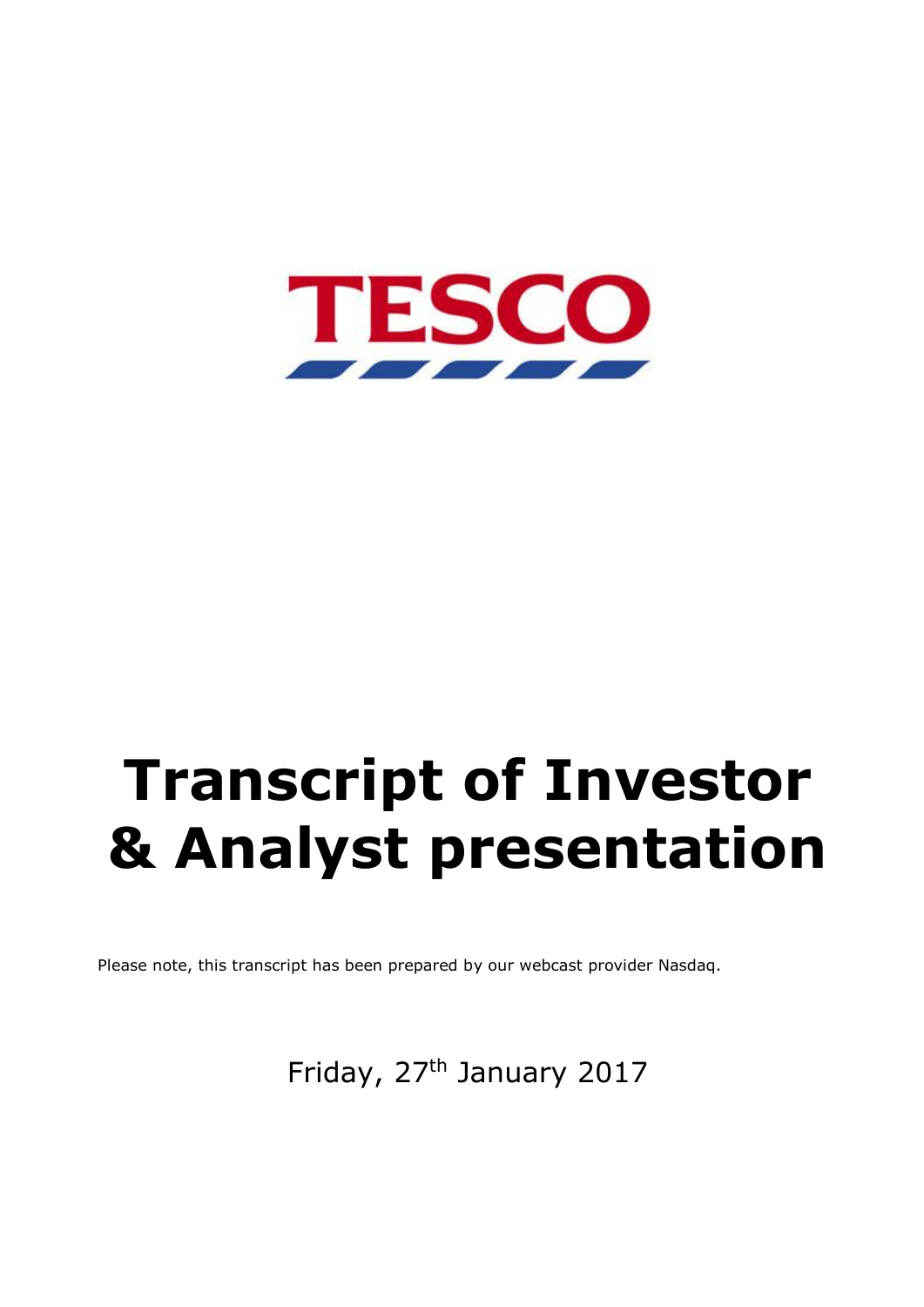# **Dave Lewis**

## *Chief Executive Officer, Tesco Plc*

Good morning, everybody, and thank you for making it here at such short notice. Obviously, we were not able to tell you before 07.00, but we are hugely appreciative that you were able to change your schedules to join Charles and myself this morning.

We are going to share with you a short presentation, but in terms of context, I just want you to think about one thing, if I may. There is a near-£200 billion food market in the UK. The British public is absolutely passionate about food. And that market is not only very large, it is also fast evolving, ever changing. And what we see is customers who are now looking to buy, prepare, consume, receive food in very different ways to how they were historically. Now, when either Charles talks to them about his business or we talk about it through Tesco, we get a very consistent bit of feedback. The consistent feedback is, as that passion is expressed, customers are looking for more choice. They are looking for better quality, they are looking for even more affordability, and increasingly looking for service. And if you keep that market context in your mind, it will help you understand everything that is driving this merger, and what it is Charles and I are going to share with you over the next 15 or 20 minutes or so. And then obviously we will take any questions you have for either of us.

In the context of what I have just said, for us, this merger is all about growth. It is absolutely all about growth. Now, in the context of a takeover panel[?] you would understand all of this. We have quantified some of that, but the innovation opportunities we will talk to you about later. We think there are many more, but we will share with you what we have quantified thus far.

Hopefully most of you in the room will know Tesco is the country's leading food retailer. Booker is the UK's leading food wholesaler; a fantastic business built by Charles and his team. And we think that when you put those businesses together, you combine a set of capabilities that can create the UK's leading food business, bar none. The benefit of that is for consumers, for customers – be they how we might describe customers, or indeed the independent customers that Charles and Booker serve. So that is retailers,that is caterers. Small businesses. An increasing and a very large part of the Booker operation is obviously serving small businesses. But we also think this is very good news for our suppliers. The enhancement of the market size is an opportunity for our combined suppliers, and you will see us talk about what it means for colleagues, and ultimately what it means for shareholders.

So going back to my point about the market, we think that by coming together, this merger positions this group very well against that market opportunity that I have just outlined. It is a large, fast-growing market. If you were to have listened to the wirescript<sup>[?]</sup> this morning, Charles and I talked about what it is we think together we can bring to that market opportunity. We will talk to you about the delight that comes to customers from that better availability of a broader range of higher quality, better value food across both the retail and indeed eating out occasions. And we will talk about how it is we can, together, serve that fast-growing, out-of-home food market better.

We believe – and I am sure we will talk about this a lot – that by coming together we help independent retailers, caterers and small business. We will be able to improve choice and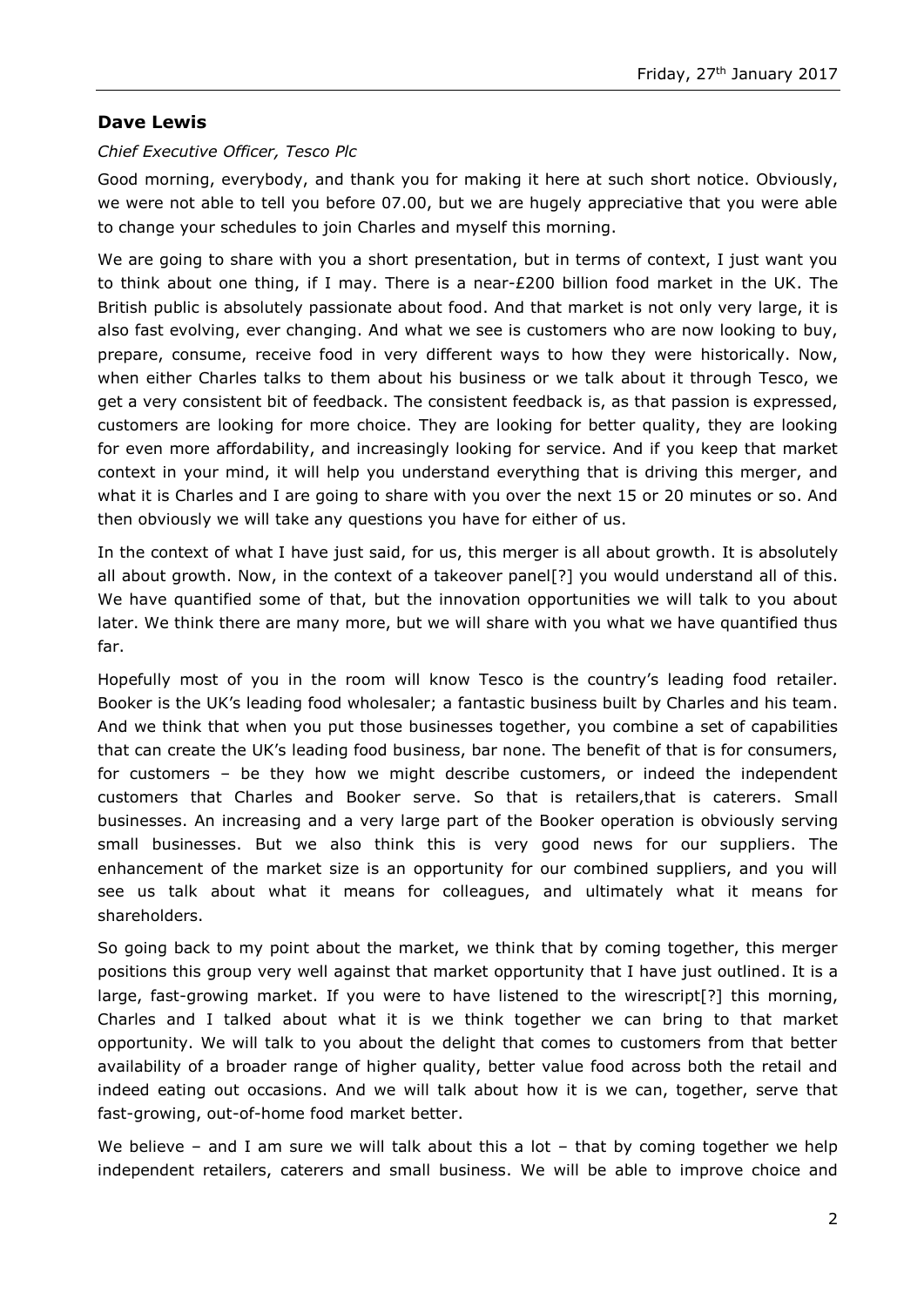price and service. That helps them yet serve their customers even better, but we will be able to serve them better, because when you think about that digital capability of Booker and that of Tesco, we have a very well-built digital infrastructure that can enhance that service.

I have said it is a broader market opportunity for our suppliers. We do see a bigger opportunity for our suppliers. We also see a bigger opportunity in terms of the efficiency of how we work with suppliers, and we will give you some examples of that as we go. Importantly for both of us is the opportunity to work with suppliers to cut waste. Food waste will be one of them; something both Charles and I are passionate about. The ability to buy the whole crop from our agricultural suppliers is something where there is a clear opportunity for everybody. But we will also talk about the impact of this merger on efficiencies around CO<sup>2</sup> emissions, transport infrastructure and the like.

There are significant opportunities for synergies, and we will talk about them in a second. The critical thing – and I can tell by the questions we have had so far this morning – is that while we look at synergy, it is very important that we keep the retailing expertise that we have in Tesco and the wholesaling expertise and food service business which is in Booker and Charles' team. That is very, very important.

And lastly, as always, I will be guarded in terms of what innovation opportunities we share until we are ready to bring them into the marketplace. We are very excited about what bringing those capabilities can create in terms of opportunities to serve the UK food market yet better.

Now, the details of the merger terms are here, and do not, you will be pleased to know, intend to go through each and every one of them. You will know that we are talking about 80% paper, 20% cash. You will know that the Booker shareholder receives 0.861 Tesco shares and £0.426 in cash. You will also know that the valuation of the total business is at around £3.7 billion.

The premium represents  $15\%$ [?] against the volume-weighted share price since  $12<sup>th</sup>$  January. The merger is unanimously supported by both boards. Important to share with you is when the merger is completed, both Charles and [inaudible] will join the Tesco Plc board, and Charles will join me and colleagues on the Tesco executive committee. Now, obviously the merger is subject to the regulatory approval, and that will determine the time on which we are able to progress things, and we will also be subject to the Tesco and Booker shareholder approval.

Importantly, if there was on chart to really focus on, I suspect it would be this one. Together, we believe we can serve a larger growing market opportunity. Most of you are very familiar with the Tesco operation. We have a number-one operating business in large stores, in small stores and online. You are also familiar with what it is we have been doing in terms of how it is we serve our customers a little bit better every day. But we serve a market predominantly, which is the in-home market. That  $£110$  billion that I talked about before. You have seen what the growth rates are, you are familiar with that market dynamic. We believe that we have a capability in that market which is second to none. We serve 45 million transactions a week. We have 16 million loyal club card users. We have a unique insight into the customers we serve when we think about the capability in retail, but also in banking and in mobile. So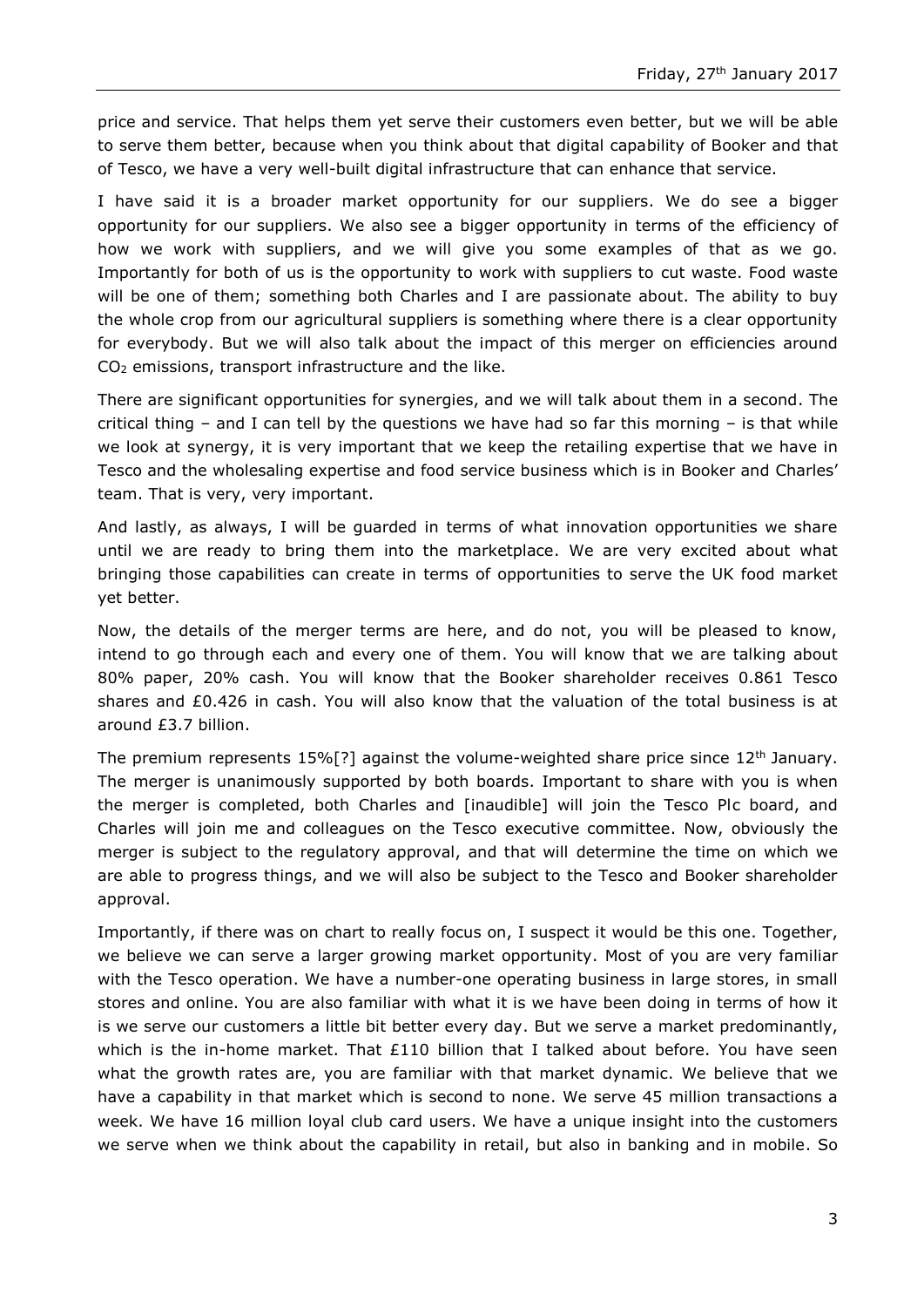that is the part of what it is we as Tesco bring to this merger, but what I am going to do now is ask Charles to talk about what it is he and his team bring.

# **Charles Wilson**

## *Chief Executive Officer, Booker*

Brilliant job. Most of you know me. I am Charles, Chief Executive of Booker. And most of you are familiar with our business. We are very privileged to serve 120,000 independent retailers, the biggest of those being the Londis, the Premier, the Budgens and the Family Shopper, and they are all independent business, and it is our privilege to serve them. But we also serve 450,000 catering businesses: pubs, restaurants, fast food outlets, workplaces, independent businesses as well as the national chains. We supply Aramark which supply JPMC[?]. So the food you are eating today does come from Booker. We supply Wagamama, we supply a whole range of chains, too. And that growth in out-of-home is a key part of the opportunity here.

How do we serve it? As you know, we have really 200 cash and carries, where customers come and collect the product from us. But then we also deliver. We have a big delivery operation with  $£1.8$  billion of deliveries. And within our business, when you put together the catering side and the small business side, that is  $E2$  billion of our business retail. When you power that up with some capabilities that Dave and the team have got at Tesco, it will continue to accelerate the growth into that market. So that is why growing in home, growing out of home. Big opportunity for the UK's leading food group.

# **Dave Lewis**

## *Chief Executive Officer, Tesco Plc*

So, as Charles says, and coming back, the two things that we realise as we have explored the merger together – the merger obviously being something we have been working on together for quite a while now – the fact that food and customers are at the heart of both of our businesses is what really unites us. But when we look at the combined set of capabilities, we believe that we have that market-leading capability in product development, and you will see that in the [inaudible] that we can develop, but also in terms of procurement expertise.

Now, principle among those would be in the fresh area, which is relevant in the way that Charles mentioned before, but we also have very extensive market-reach capabilities, be that the stores, be that in cash and carry, be that in the home or indeed the business delivery that you are familiar with, and indeed in terms of click and collect infrastructure. We have that ability to enhance services through our digital operation. Of the £5 billion of turnover that is in the Booker business, £1 billion of that is already online.

The opportunity to leverage some of the expertise that we have in financial services to offer greater services is clearly there. You will have noticed we rolled out just a week ago the PayQwiq application to all of the Tesco stores. So there is an opportunity to leverage financial services across the group in a way that would be new and attractive to Charles' customers, and that attractive innovation opportunity.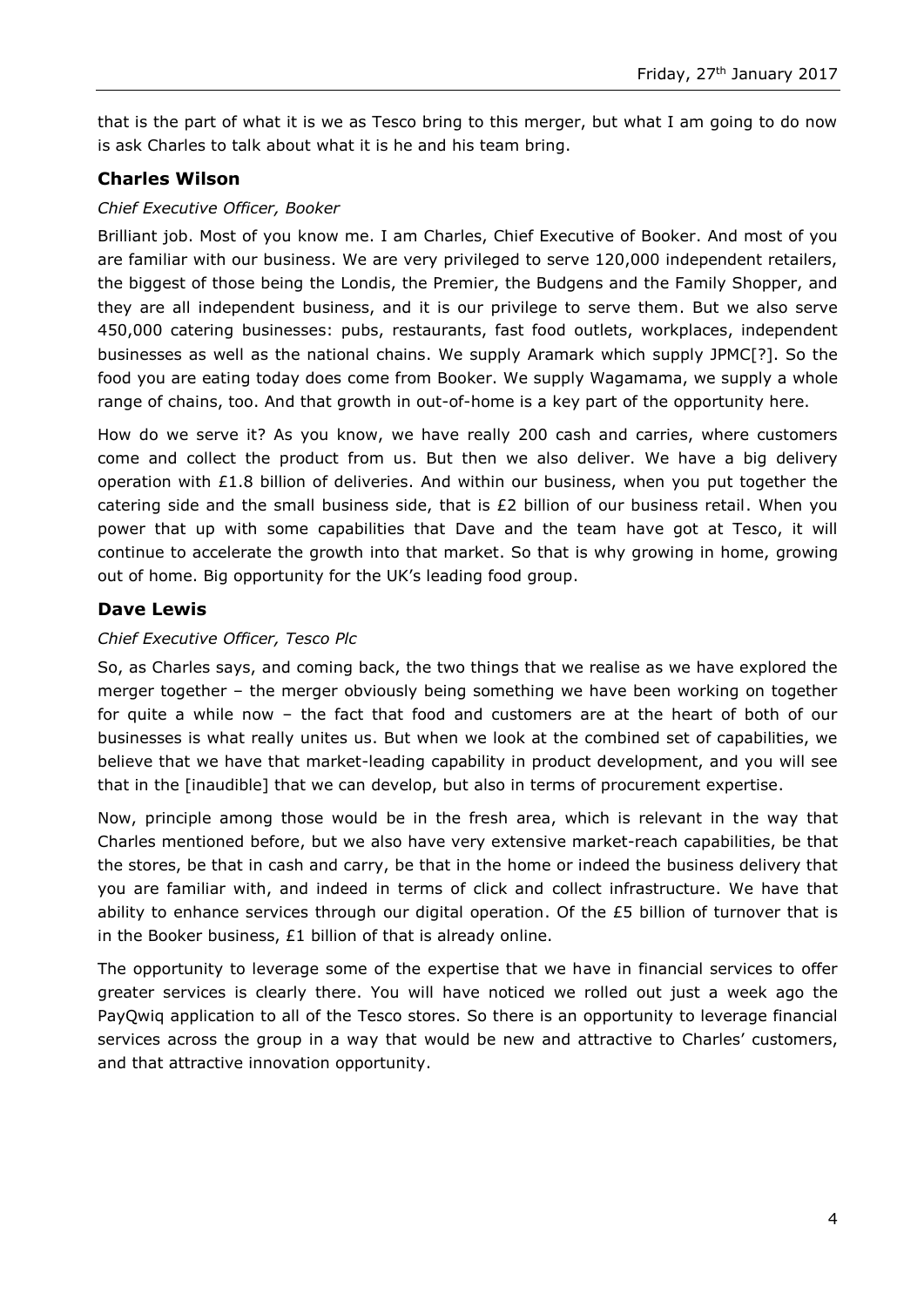# **Charles Wilson**

## *Chief Executive Officer, Booker*

What it means is, with that combination of both being centred around food, both being centres around customers, we can bring benefits for all stakeholders, benefits for the consumers, benefits for caterers and independent retailers, benefits for the suppliers, for the colleagues, and through to the shareholders.

In terms of the consumer, it is about choice and convenience, whether it is in home or out of home. Giving them the widest range of food from professional catering products all the way through to the best fresh in the country. It gives us great value which allows us to continue to improve the choice, price, service and quality for the consumer, and it opens up at least 8,000 click and collect points, where we can combine to give better availability of home and out of home food available for everybody.

In terms of independent retailers, caters and small businesses, for the Booker customer in particular, it further enhances our choice, price, service and quality. Now, a lot of you know, we have been on this journey, we have been surveying customers for a long time. You have seen that customer satisfaction improve for our choice, price and services. This is the next big move forward. This allows us to do even fresher fruit and vegetables with the scale that Tesco has got. This allows us to complete the meat offer, this allows us to really power up and strengthen our offer into catering, and also into the retail sector.

It also allows us to use the combined fleet. Tesco has 5,200 vans, we have 1,200 delivery vehicles. Put those together with a smart digital front end, and we can do a better job for the consumer, a better job for our customers. It strengths up the Premiere, the Londis, the Family Shopper and the Budgens brands, because it helps them compete in what is a very, very competitive market.

Importantly, it also gives us access to banking, digital solutions, mobile solutions, and pay equipment. And making that available to all pubs, to all restaurants, to all convenience stores starts to take that out, and really will be exciting for us. And by strengthening up those customers, doing a better job for those 120,000 independent retailers, 450,000 caterers, 700,000 small business, that helps communities up and down the land. It helps them do a better job, and prosper.

## **Dave Lewis**

## *Chief Executive Officer, Tesco Plc*

And the ability to prosper is something we think is there for our suppliers. It is clearly a broader, bigger market opportunity. One of the things we have talked about in other presentations is that ability to utilise full crop when we have agricultural fresh food partners. This will be something that is fantastic in terms of utilisation, fantastic in terms of waste, but also ought to be able to provide enhanced returns for the supplier, as well as better value for customers.

Now the idea of what it is we can do in terms of integrating that multi-channel supply chain again is full of efficiency and service opportunities. I mentioned very briefly in the introduction that one of the things we are very conscious of is what that means in terms of carbon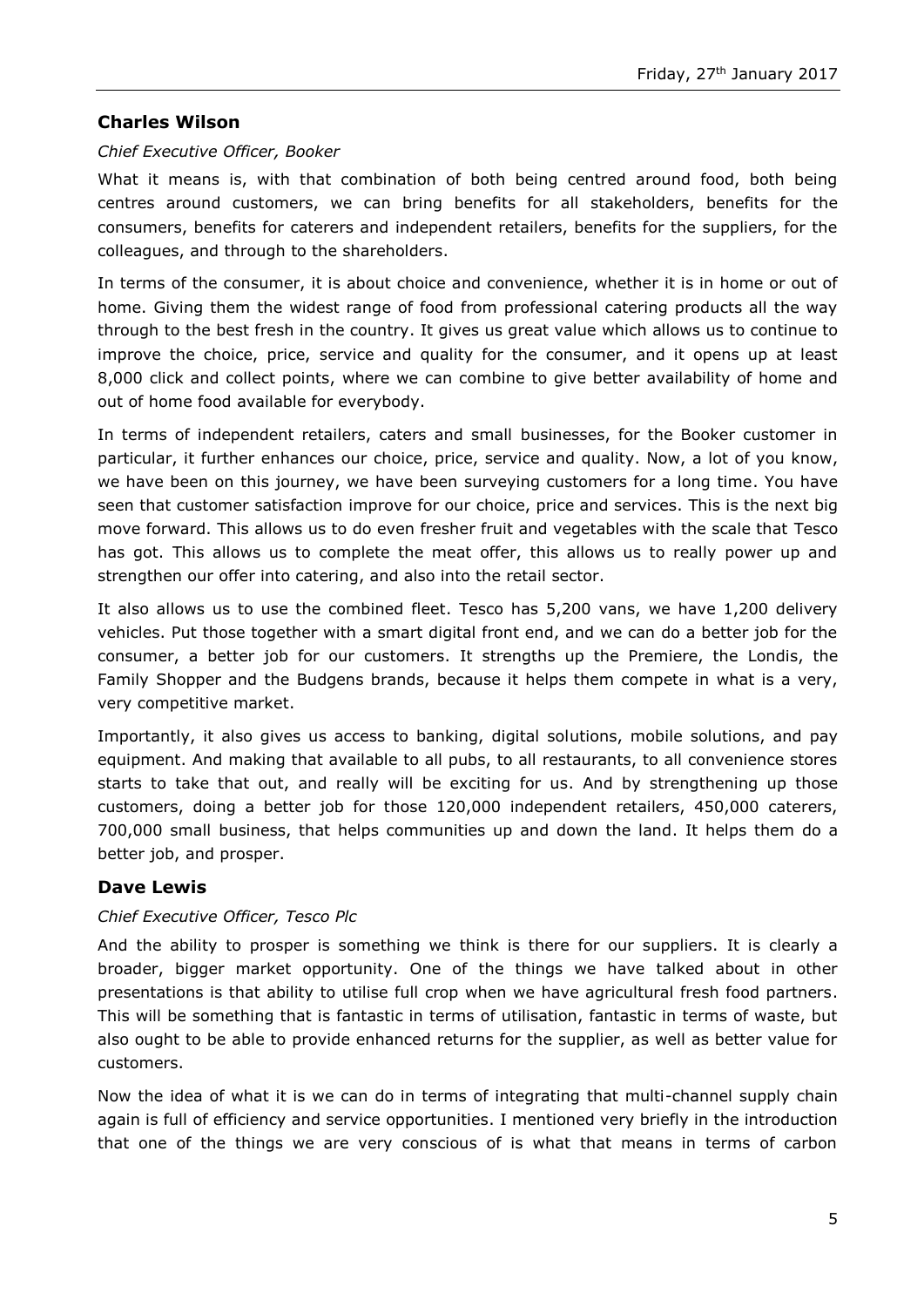efficiency, and how it is we build the most efficient buying, storage and transportation infrastructure to support the UK's leading foot business.

## **Charles Wilson**

#### *Chief Executive Officer, Booker*

It also creates big opportunities for colleagues. This, as David said, is about growth. It is about growth into out-of-home, growing in the food market. Tesco is already a big employer, with 300,000 people. At Booker, we only employ 13,000 colleagues. But the combination of the two really does allow us to present opportunities for our colleagues to help them grow by becoming the leading food group, the best multi-channel operator.

## **Dave Lewis**

#### *Chief Executive Officer, Tesco Plc*

Clearly the growth is the driver, and we have an access to that larger, faster growing market for the combined group. There is innovation, there is improved utilisation; we will talk about that a little in a second. And we believe there is a huge opportunity for revenue synergies.

Now obviously, the barrier and the hurdle for articulating those in a takeover is very important, so we have been really clear about some. There is still more for us to do, and we will do that at as we progress the merger going forward, but we are both committed to the growth that we think is very inherent in the merged business.

The returns for our shareholder are attractive. We have quantified at least  $£200$  million of synergies, £25 million of that revenue, £175 million of that in cost. We will talk about it a little in a second.

Importantly, the return on investor capital is positive. It is in excess of the cost of capital by the second year, and significantly in excess by year three, and the EPS is accretive in the second full financial year. You will see as you look through the detail, it is also beneficial to all of our Tesco leverage matrices.

The final thing that I should point to is reflecting the improvement in the Tesco business proposition, but also the confidence in the turnaround of the business. The Tesco Board recommends recommencing dividend payments in 2017 and 2018. Now those dividends will grow progressively, but our aim is that we get in the medium term to a target cover of around two times EPS over that time period. So just to give you that context as well.

When it comes to synergies, I have talked about the growth once, I have touched on it. If you think about it, just to bring that alive for you, the idea that we might in a large Tesco store take some of the professional range that is available within Booker in order then to offer seven day delivery service to Charles' customers, we see that as a really key growth opportunity, as we do around how it is we might use the fleet in the way that Charles has said.

So the ability to improve the core offer of both the retail operation, but also the independent and small business operation that Charles currently serves is definitely going to drive growth. That better choice, better range, better value, better price that Charles talked about, we see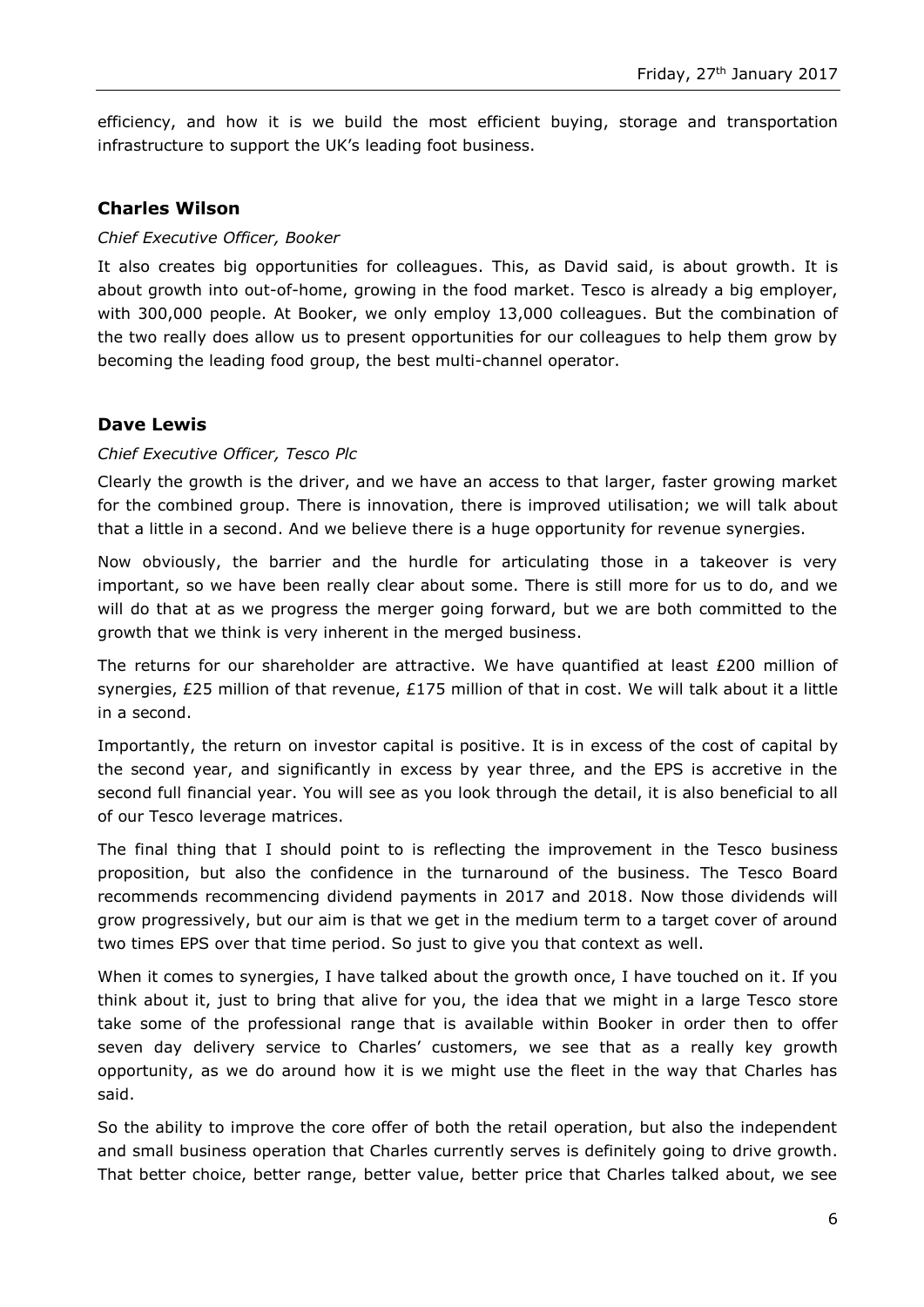that driving those growth synergies. But there are also some savings, and I will let Charles talk about the savings part.

# **Charles Wilson**

## *Chief Executive Officer, Booker*

You know, we put a lot of work into the synergies. We have had good teams working on it on both sides, coming together. And what we have signed up for is £175 million of cost synergy. Where does it come from? Procurement is a big part of it: 55%. Through better utilisation of the supply chain. We can go to the suppliers and say we want full trunk of loads[?], we can actually improve their productivity, and that really works for them and really works for us.

In terms of the distribution of the supply chain, it is great. 5,200 delivery vans, 1,2000; that is a big, big network. And by optimising every single mile, you save carbon, you save fuel, you save wastage, that is good for everybody.

And in terms of central, what we have been looking at is particularly goods and ops-retail[?]. Some really good opportunities there in terms of working smarter, working better right across the group, which saves the money there.

So that is where we are very comfortable that we are in good shape in terms of the synergies.

That is all very important, but actually what is more important is where Dave started. That we all know this global food market is changing. And with the growth of home, which is still in good shape, but the growth of out-of-store as well, that is a huge opportunity for everybody. And you have got to be able to do both. Consumers are just mixing and matching all the time, saying, 'I will buy this from my convenience store, but I am going to have this delivered to home for me,' and you are seeing the superstores responding to that.

So the combination of Booker and Tesco allows us to address that market opportunity. It allows us to say, wherever the food is produced, we will be able to do a great job for the consumer and for the customer. Offering the best choice, value, quality, service, allows us to get more efficiencies, we have talked about the synergies, and use the assets better. Nobody wants a truck running empty anywhere. Nobody wants a shed not fully utilised. And so sweating the capacity allows us to build a more efficient business which, with a good digital front end on, becomes a really compelling offer for everybody to improve choice and improve satisfaction. And that is why together we can build something which is actually a better, more efficient supply chain which is good for all parts of the channel.

## **Dave Lewis**

### *Chief Executive Officer, Tesco Plc*

Thank you. So, the last couple of slides because of the questions that one anticipates around, 'Dave where does this fit in, in terms of the Tesco business?' I thought I would take you back to something we shared at the Capital Markets Day and it is a way of showing how the merger has an impact on the Tesco operation but it also then shows you what the merged business looks like. If you remember, I talked about those three differentiating capabilities,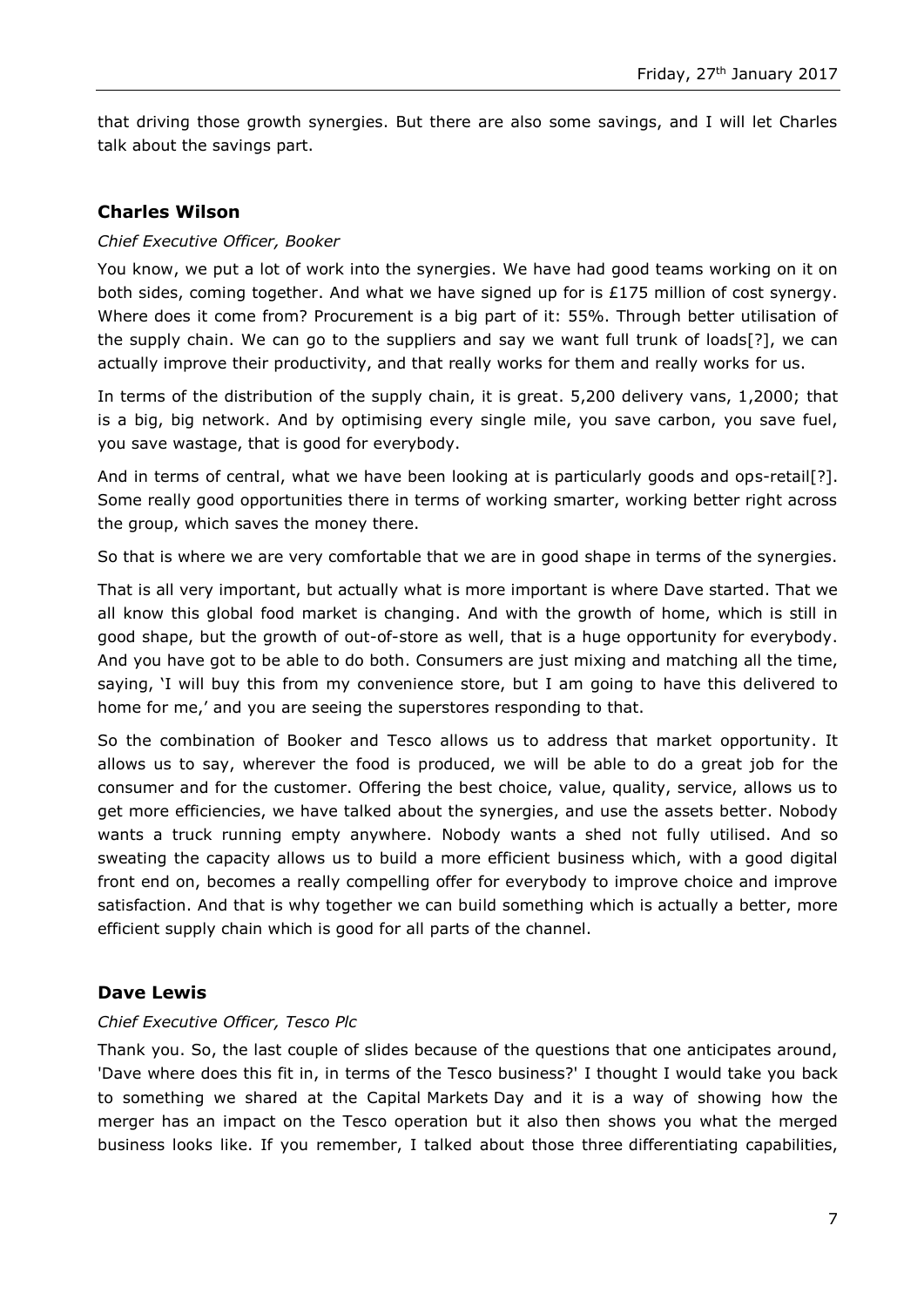which are around product, around how it is one operates within channel in order to understand and serve customers better.

So if you take that as the base, the dark blue is where Tesco started from. What you see in the light blue is that which comes, that expertise and opportunity from the Booker operation. So we improve the choice and the range for everyone, in terms of product; we can enhance efficiency via volume and that is the full crop example that I have given. But when you look at the channels, the complementarity within the channels is really important. Yes, through that independent symbol and franchise operation we add to our reach and convenience but, very importantly, the addition of cash and carry and delivered food service fills out that multi-channel business that I was talking about and you look at serving customers with fantastic food, whether they want to eat it in their home, have it delivered or indeed eat it on the go. So in one chart we show you why we think we have the potential to become the UK's leading food business by bringing the unique set of skills and capabilities of Charles and his team together with that of the Tesco operation.

And that leads us to the final slide which is this is all about driving benefit for these five very important and key stakeholders in the combined business, UK's leading food business.

And with that, we will stop and we will take your questions.

**Dave McCarthy (HSBC):** You have outlined your synergy benefits, particularly in procurement. I am assuming that they are the net synergies and that there are gross synergies on top; I am not going to ask you to quantify them. That is for us to do the work. However, I want to know how you are going to make the decision on where to allocate those synergies? So if you get 100 million, whatever, that you are going to reinvest, how much of it will go into Booker pricing and how much will go into Tesco pricing? Because, of course, the more that goes into Booker pricing, the more you are helping a competitor.

**Dave Lewis:** I have known Charles for a very long time, and in the time that we have been debating to us, it is pretty clear to us that we are quite logical, quite analytical and quite objective about how it is we look at investment and return. So I suspect, as we generate yet more opportunity as a result of the merger, we will be sitting down and looking at the totality and saying, 'What is the best investment return for the stakeholders that we talked about?'

**Dave McCarthy:** Okay and a related question is: in terms of own label, you both have your own labels, how is that going to work? I am assuming you will keep the Booker labels separate but in terms of procurement and recipes and ingredients, will they all go to a standard version?

**Dave Lewis:** Why do I not start and then Charles can augment? I think what we are talking about is we know that we have procurement expertise that we can leverage across the group, but the thing that your question allows me to say is there is no intention at all to be changing brands or removing brands. So you allow me to say it is absolutely we want to keep the expertise and we want to keep building the expertise.

If there are opportunities where that procurement and product development expertise can come together to enhance either of the brands in any direction, I am sure we will be keen to take them. I do not know if you want to add to that.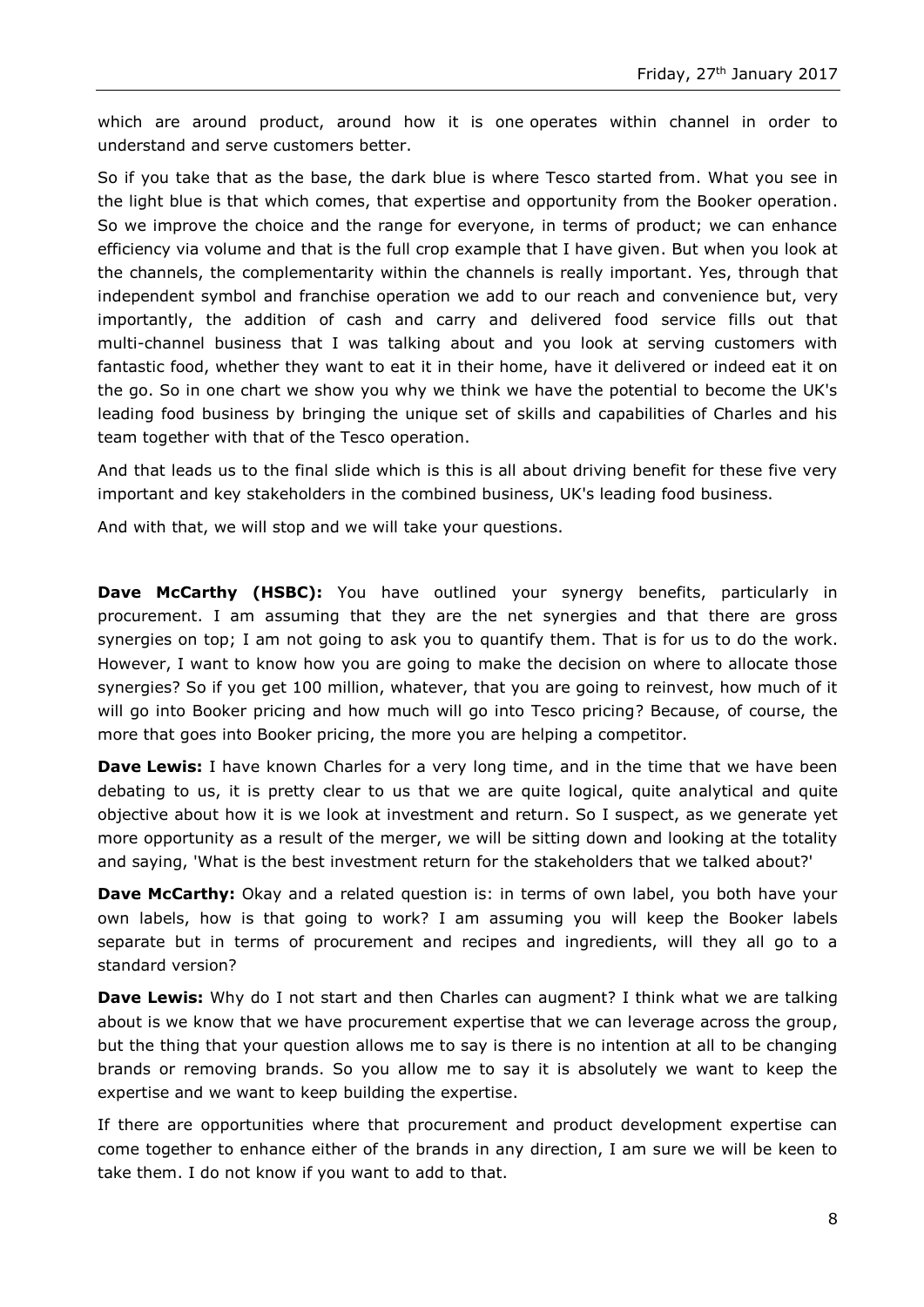**Charles Wilson:** I think there are a couple of things there. Number one, going back to the first point, Dave, we are keeping, as Dave says, the expertise of retail, the expertise of wholesale. And what you see within the group is clear accountabilities, our organisation structure of how procurement works with the channels, with the consumer. And therefore, can you see where the savings are? Yes. Can you see how that is reinvested back? Yes, we will be able to manage that very effectively.

**Dave Lewis:** That is right.

**Charles Wilson:** What is brilliant about some of the Tesco scale is it can really help some of our private label, because the volumes that they buy to with suppliers is great. The branding is different because when I am doing the Chef's Larder catering packs it is a different configuration.

#### **Dave McCarthy:** Indeed.

**Charles Wilson:** But it does say anything where you can say to the supplier, 'We just want to run this line for the next six days and we are putting the Booker volume on the back of that,' we all know that is big win-win in terms of quality, choice and also pricing and efficiency.

**James Grzinic (Jefferies):** I had a couple. The first one is: you talk about a revenue synergies deal, but synergies coming out of revenue are only 12.5% by year three. Should we think that post-year-three, there is a massive bump up on the synergies, because otherwise 12.5% is just a very small minority of the financial reasoning behind it? The second one is should we overlay another 50 bps to your margin ambition for Tesco, given this? Are we going 4–4.5 now?

**Dave Lewis:** I will take it in order. I think you know for a 2.7 submission and takeover panel the hurdles of satisfaction that we would have to be able to prove. I understand why everybody would be and should be sceptical about EBIT that comes from revenue of things that have not yet happened, so we think that that hurdle rate is higher and it should be higher, and we are fine with that. Do we have an aspiration for it to be more than that? Yes we do. Do we have ideas about how it can be more than that? Yes we do. Have we yet been able to quantify that in a way that we would satisfy all advisers? No, because that is where we are in terms of the merger. To really prove that out we need our teams to be actually exploring it together. So I think that is just a function of how one puts together these proposals, but we believe that there is more opportunity.

To your second question, no, we are not changing anything about the Tesco aspiration at this stage. We are well on our way. We will be able to say when this deal is complete when we know from regulators and the others. And then post that time there will be a chance for Charles, myself and the new executives to sit down and see what that means to the longer-term guidance that we have given you but at this stage we are not changing anything.

#### **James Grzinic:** Sure.

**Rob Joyce (Goldman Sachs):** A couple from me, firstly just on the Booker business and Charles, if you do not mind. How is Booker going to be run within Tesco? Will it be run independently and what is your kind of role in the new organisation?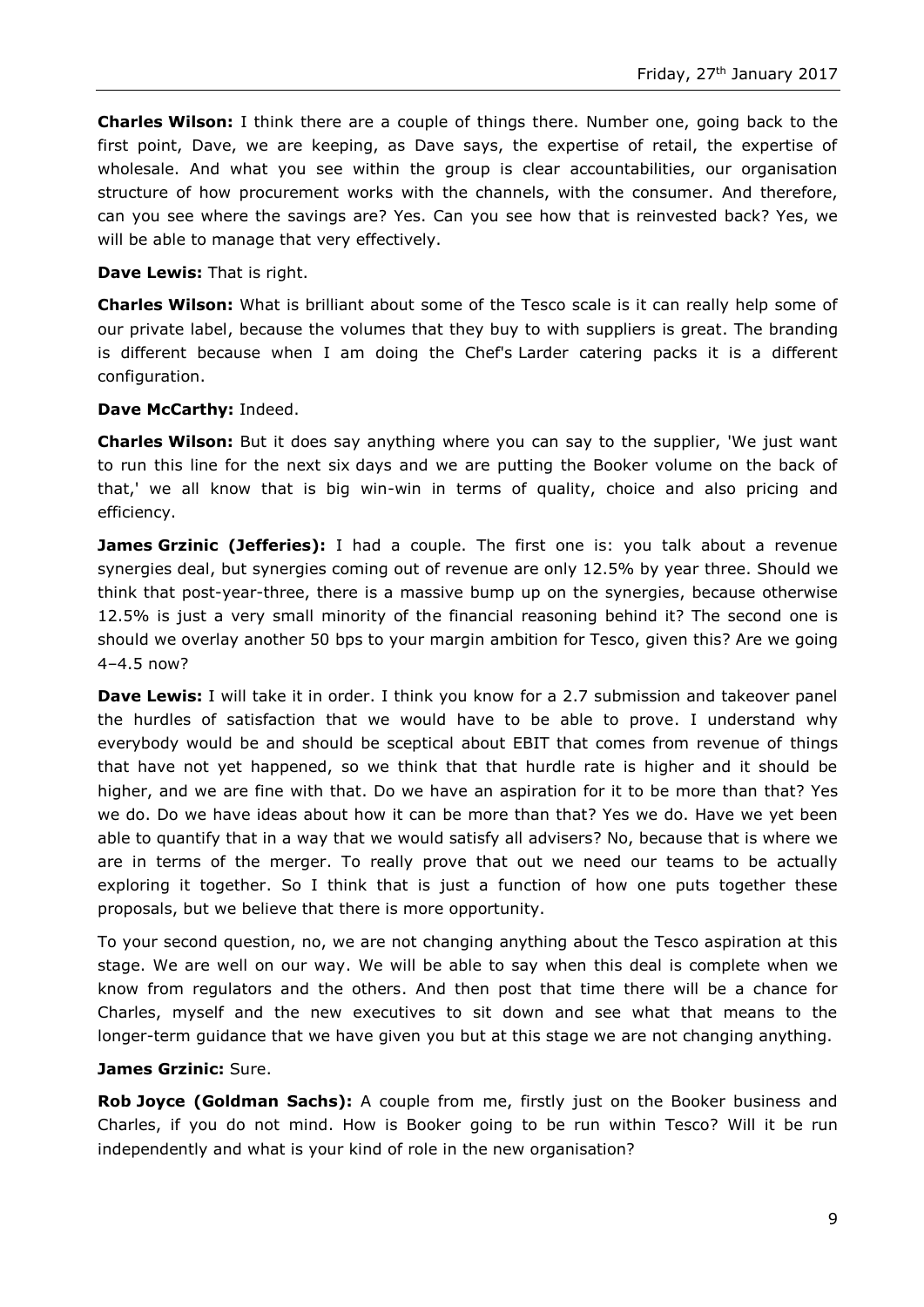**Charles Wilson:** Rob, in terms of the organisation, I am really privileged; I am going to be sitting on an executive team with some really high-class individuals and sitting on the Plc board, which is a real honour, along with Stewart Gilliland. In terms of the precise roles, that is going to be defined much closer to completion. However, will I keep a very close eye on Booker? You bet. And therefore I am going to be very involved in making sure that all of the synergy and all the opportunity is unlocked.

**Rob Joyce:** And Booker itself, will it be run pretty independently still?

**Charles Wilson:** We have been saying we see wholesale expertise, retail expertise, and this is why we have Dave's channel map of, actually, this is what we do online, this is where the cash and carry wholesale, keeping the accountabilities where they need to be is critical.

**Dave Lewis:** So, Rob, if you think back to the detail that we shared at the investor day. We have a team which is responsible for running the hypermarkets because we know that that shopping mission is different, the operation is different so we have that chart. We have the same for our existing convenience offer, we have it for online, so keeping that channel specific. So, in a way exactly, the wholesale operation fits exactly into that model. And that is why we are not talking about people synergies in the way that some people do because we want to keep Charles' expertise and the team driving those two channels.

So we think it fits absolutely and it allows Charles to do the focused job that he mentioned in answer to your first question.

**Rob Joyce:** Thanks a lot. And the second one is just a couple on dividends. Obviously, the dividend is quite important to the Booker shareholders. Can you be a little bit more precise on how you see the dividend in the first year, 2017–2018?

**Charles Wilson:** What we are expecting is we pay the main dividend and the special dividend this year for this financial. Going into next year, then we will be paying the core dividend until it completes. And so that is why you will see that continue to come through. You have seen Dave give guidance in terms of the dividend that Tesco is expecting to pay. So by the time it completes, then you will see that transition through from our dividend onto the Tesco dividend.

**Rob Joyce:** So that is an incremental dividend Tesco will be paying effectively from 2017– 2018; it is not the legacy Booker dividend?

**Charles Wilson:** What you will see is no shareholder gets paid twice so it just depends on the completion and making absolutely sure. So once you handover, then you will get the Tesco dividend from then on.

**Rob Joyce:** And Dave, sorry, anything on the Tesco dividend? Can you give us a bit more precision?

**Dave Lewis:** The precision is that we have decided with the board to be resuming dividend in 2017–2018. We thought it was important to share that now given what it is we are talking about. And what we have said is that will be a progressive build to a place where, in the medium term, we see ourselves getting around 2% EPS cover. So that is the guidance I can give you, two times, yeah. Okay. Important key word there.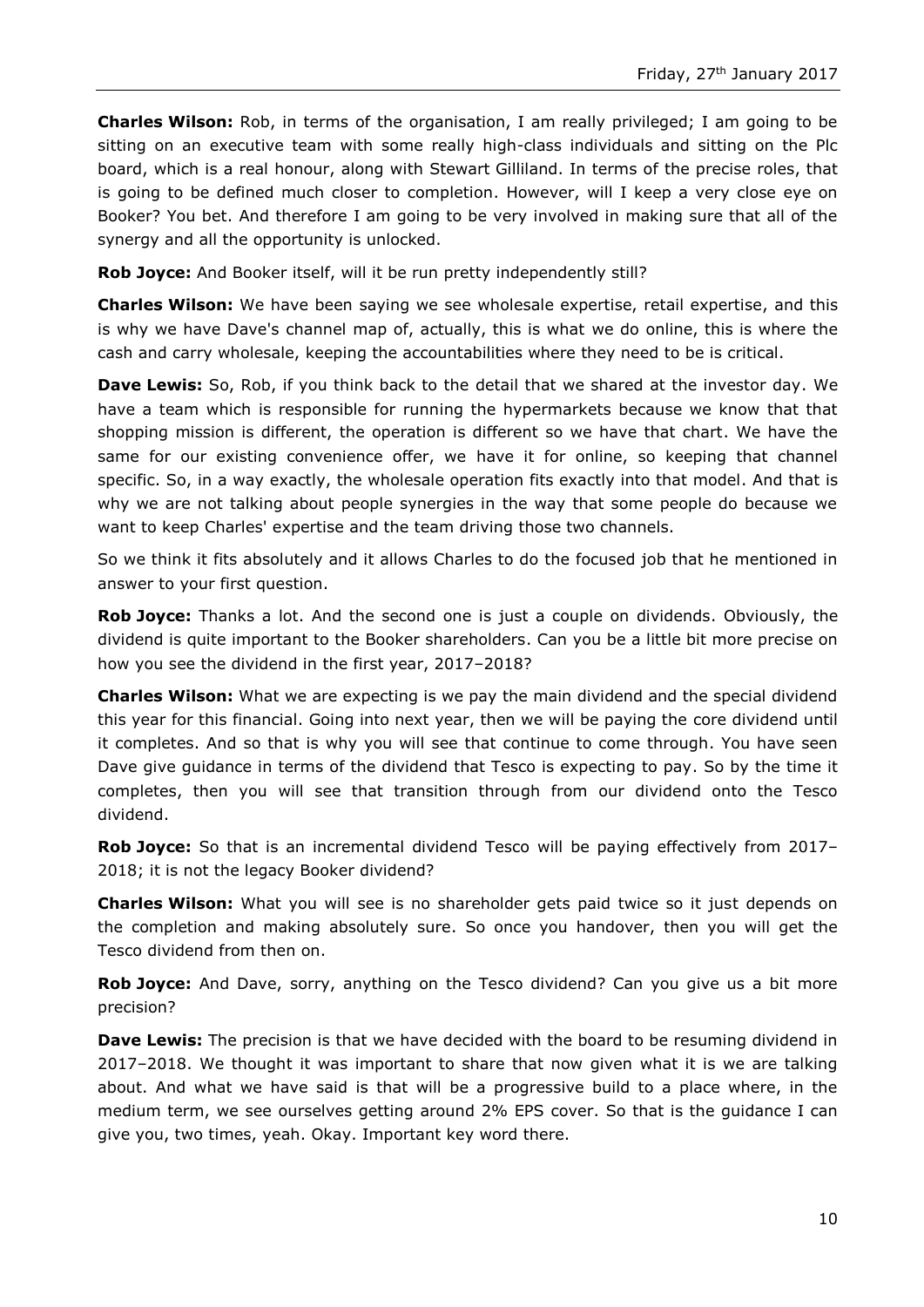**Xavier Le Mené (Bank of America Merrill Lynch):** Two quick questions, if I may. The first one: how are you going to run, actually, the convenience store businesses because that is where Booker is bringing something as well as Tesco? So how does it work in terms of logistics, distribution centres, so can you explain us a bit more what is the plan here to merge these two business into one?

And the second one: in terms of property, looking at Tesco, is the merger changing anything, in your view? So are you still going to buy more property if you can? So what is the plan there? Is it still the same?

**Charles Wilson:** Keeping wholesale, keeping retail expertise is important, but nobody likes waste. And that is where, if you have a van and you can put another load on it, that is the way that the Tesco and the Booker accountability works. It becomes very clear for us to say it makes sense to actually use this van to actually do a couple of Booker jobs as well as the Tesco deliveries they are doing.

Likewise on the sheds, if we can take direct loads through from suppliers, you really want to use the same shed efficiently so you can then start to say, 'This is how the supply chain constructs,' to minimise waste right the way through the chain. And so that is why keep the accountabilities, keep the expertise, but also sweat the assets.

**Dave Lewis:** That is right and when it comes to property, I think we are certainly not in a place where we are acquiring property. What we do see, Charles and I, is the opportunity for us to think about how it is that we can use the space that we have, particularly in some of our larger stores, to offer an increased range that might include the professional products that Booker are famous for in a way that adds value to the customer offering in those Tesco stores. So there is not a property acquisition part to the merger, but there is definitely a property utilisation aspect, which is all about improving the quality of the offer and the quality and the level of the return.

**Bruno Monteyne (Bernstein):** Three for me please. I know of a few Budgens that have a Tesco Express next door or in front. They are plainly not going to be happy, I would imagine, so what do you think is going to happen to these relationships and how will you manage that?

The second is: Tesco Express, should we expect that you will try to grow the convenience channel less through Express, the current fully-owned format but more through franchisees, so less growth in that channel?

And the third one is: you said something about no new guidance on the Tesco business but I am correct that this deal is completely separate and potentially additional to the guidance that you have given already. It is not a component of what you were trying to achieve in the previous guidance.

**Dave Lewis:** The answer to number three is yes, you are correct. I will let Charles talk about the first and then I will come back to Tesco Express.

**Charles Wilson:** In terms of the first one, to put a scale on it, we supply 120,000 independent retailers, 450,000 caterers. With those retailers we supply 3,300 Premiers, 1,500 Londis customers and 136 Budgens stores. Within the Budgens empire we only operate nine stores. Out of all of those 120,000 independent retailers, we only operate nine.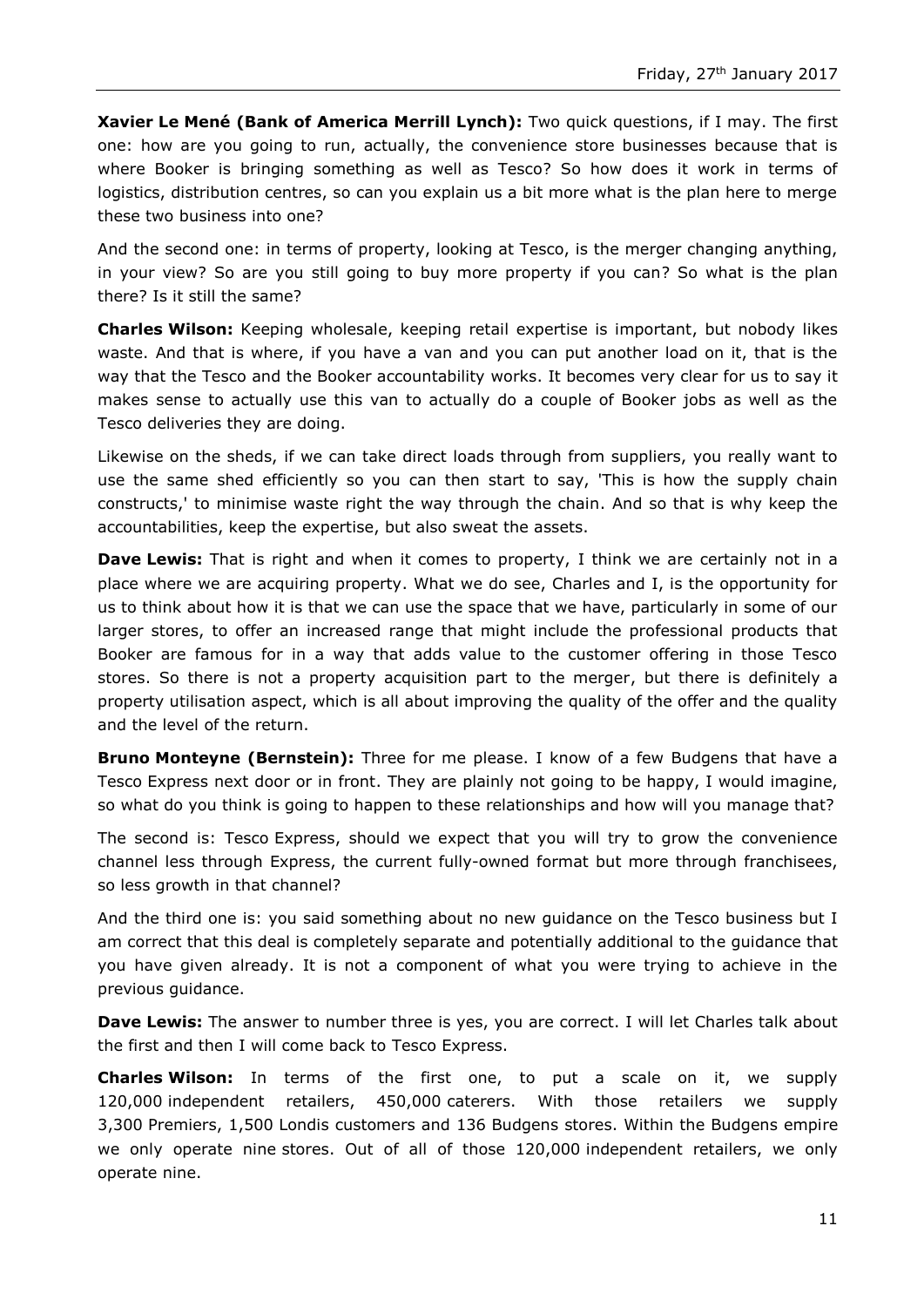Now, by some quirk of fate, there are, when we have done all the mapping, a couple of competing and overlapping stores, but what the Budgens customers are saying to me is, 'What we want, Charles, is – you have made major progress in the last 18 months since we have owned the business,' they have seen better choice, better price, better service, they are making more money than they have made. I will be saying to them, 'Hey, with Tesco, we can give you more better choice, better price, service, you will make more money going forwards.' And we can do some things on banking and what we can do on PayQwiq and we are really excited. So the overall overlap, actually, is very small. And the opportunity to help those customers, be they caterers or retailers, is very big.

**Dave Lewis:** I think that is right. I think the thing linking to that – and I will come to your Express question in a second – is when you talk to the independent entrepreneurs that own the stores that Booker serve, we are talking about really very savvy switched on entrepreneurs. And their recognition of choice, quality, value and service is very acute, right? Charles talks about the things that we can add. I think it was on one of our charts. But they will also, I think, recognise that new opportunities come by being part of the merger that were not there before. So consider the idea that through this merger and through that network we could have close to 8,000 click and collect points that would drive traffic to those independent stores as a way of giving more service that can come from the combined operation. Those are new business opportunities that Charles' customers are particularly attuned to. So actually, whilst they may have some first reaction, we hope that we they will see is that actually we bring something which makes them much more competitive than they would be even with the great service they have been getting up to now.

When it comes to Tesco Express I think what we will do is we look at the portfolio of businesses that we have. We think that convenience is large, it is fast-growing, it is a fast-growing part of the market because of that consumer dynamic I talked about before in terms of food and the home. So we will continue to develop the Tesco Express and indeed the one-stop format. So it does not change any of that. The portfolio we think is a rich portfolio; some of it is owned and run by ourselves and some of it is served through the wholesale business and we do not see that changing materially.

**Molly Johnson-Jones (Exane):** Hi, I have three questions if I may? First of all, do you see any risk of a counterbid for Booker? Secondly, with the CMA assessment, if you have to divest stores, do you see that as having any significant impact to your plan? And thirdly, a lot of people have been asking us, so I think I will dare to ask this question, is this a way, Dave, of you preparing for Charles to be CEO?

**Dave Lewis:** We believe that the combination is a compelling combination. We think that there is something very unique that comes from bringing these businesses together. And we are clear, and our boards have obviously supported; we think this is a full and fair value for the transaction. So the answer to your first question is no we do not, we think that this is the right pairing of leading retailer and leading wholesaler, which clearly nobody else could match.

I think in terms of competition, we have done the work, we did our own work before we go to this stage to check out. I think the thing that I know Charles would emphasise but I would emphasise as well is it really is very important from a competition review that we understand that we are not buying stores here. Booker does not run stores, the nine that are operated by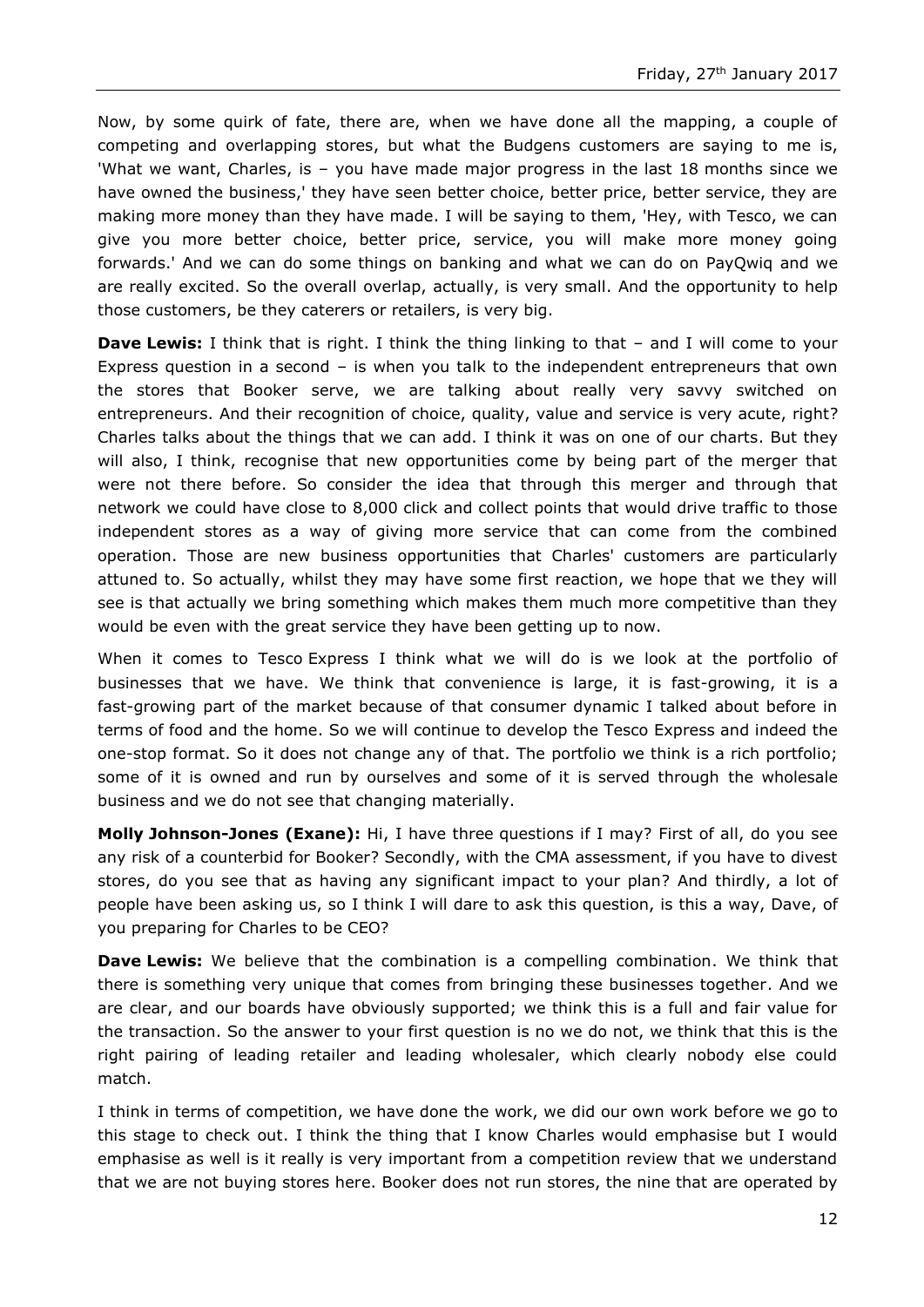Charles and his team. And therefore when it comes to testing competition, we do not have any increase in influence of local price, or the things that the Competition Authority would be particularly focussed on. So actually when we test it, we do not see that, but we need to go through a full review with the CMA.

And I understand the third question. I have a huge amount of respect for Charles; I have known him for a very long time. I think he will be a fantastic addition to the Tesco team, I have nothing but respect for him, his team and the business that he has built. But the critical thing is we will lead the combined business together. He has told me he is very happy to work for me and I trust him and believe him on that, but you can ask him yourself. He is sitting right here.

**Charles Wilson:** I have known Dave a long time and he is a great leader and it is a real privilege to work for and with him. The leadership team at Tesco is very strong and we have some great people at Booker and that is why it is a full team effort. I am very excited. I know I was number two at Marks & Spencer, number two at Arcadia Group and can very comfortably fit into a role which works supporting Dave do what he has to do. So we are really excited by it.

#### **Molly Johnson-Jones:** Thank you.

**Simon Brazier (Investec):** A Booker shareholder, not Tesco, but I think many in the room probably heard an excellent lecture given in 2014 entitled Growth Outside The Supermarkets. I was wondering, Charles, whether you could explain what has happened since and why growth within the supermarkets is maybe the way forward for Booker?

**Charles Wilson:** Well, Simon, I am really glad you thought it was a good lecture, and it is still up on YouTube, or somewhere. What it was saying, to paraphrase, was a lot of the growth is going into eating out, it is going into discount, it is going into digital, going into new channels, and some of it is going international. And I was making the case to suppliers of, hey, why do you not give a bit of your terms to Booker rather than just putting it into the multiples? That was the pitch. Very kindly some of them helped and supported, but, hey, there is an easier way to get there in the end, which is to team up with Tesco, because they have got some great assets there. So can we then address those opportunities of eating out, of digital, can you really compete strongly for the future? Yeah, this is very compelling. So that is why being together, I think, we can do something which will become UK's leading food company.

**Question (JP Morgan):** Just a couple from me. Do we think there is an excess of capacity industry wide? And if that was the case, why should that not be the case at the combined entity, too? And the secondly, how do we think about the optimal capital structure of the new group here, or...? Just trying to get my sense around merging a business that has typically been cash-profit oriented with Tesco that has been more levered. Thank you.

**Dave Lewis:** Well, I do not think it is arguable that there is an excess of retail capacity in the UK market versus the market size. So that, I think, is a fact that is recognised by us, and is recognised, I think, more broadly. And we talked about what it is as Tesco we intend to do about that. To repeat what I said earlier, I think that actually by coming together with Booker we give ourselves new opportunities about how it is we might use the space that we have. And I think, look, it comes back to – you will allow me to say something about the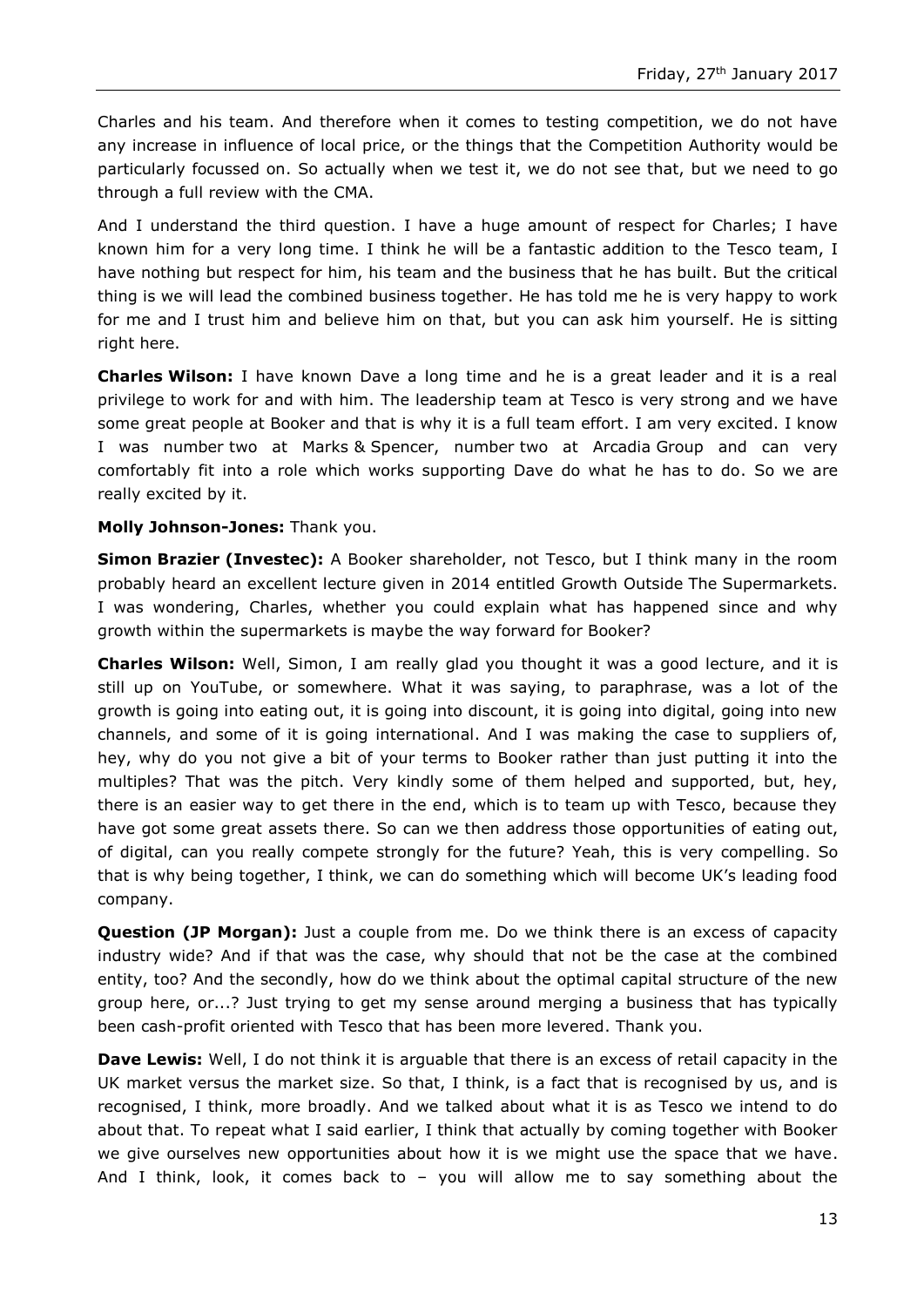competition part. You know, that excess of capacity is also because an awful lot of things have changed in the UK retail market over the last decade. It is as competitive as it has ever been. There is certainly no restriction of competition; if anything, be they limited range retailers, be they online, there has been an awful lot of competitive activity in the marketplace.

When it comes to capacity, we think that together we can our capacity better than if we are standalone, so we see an improvement for us. But your point about the market I would not argue.

I think in terms of capital structure, I understand what you say about the history of Tesco, but I am really very clear through all the conversations that we have, we are both extremely tight on capital, we are both extremely focused on cash. You will see that in the combined group going forward, you see it in the way we set out the plan for Tesco, so I will buy it in terms of the way that the historical Tesco you referred to, but it is not at all the aspiration for how it is, so actually the combined business allows us to be more capital efficient. You know, better in terms of asset utilisation and more cash generative than we can be on our. So actually I think it will improve both  $-$  I do not know if there is anything you would like to  $-$ 

**Charles Wilson:** I would just put it in a bit of a historic context, which is in 1919 Jack Cohen set up, and he started, really, as a wholesaler before he was a retailer. Then when you read what he was saying in 1954, he was saying the market is too competitive. There is too much capacity, da, da da, but it is going to change. And he interpreted that change better than anybody.

#### **Dave Lewis:** It is true.

**Charles Wilson:** In 1971 he wrote a fantastic book, *Pile it High, Sell it Cheap*, and the last chapter of that was basically saying this is how retail is going to change in the next 50 years. And he called it exactly right. Now, one of the compelling things of here we are in 2017, Tesco coming up to its anniversary, laying down the plan to say, how does this business continue to prosper in this market, and do a really better job for the consumer, for our customers all the way through? This is why it is very compelling and exciting. So I hope that just flavours why there is some history behind this, too.

**Edouard Aubin (Morgan Stanley):** Just a question for Charles, I guess. In the past in Europe we have seen supermarket chains owning cash and carry operations focus excessively on trying to generate synergies on the buying side and that came at the expense of their customer proposition, because obviously the [inaudible] customers are quite different from household. So how can we make sure that you guys stay focused on the cash and carry side on the – and relevant to your customers?

**Charles Wilson:** It is absolutely a key question. That is why this expertise retail, expertise catering, making sure you have very clear accountabilities and you focus on the results. And Tesco and Dave have a great track record of that. We at Booker have a great track record of delivering against that, so yeah, but because when Dave says we are food obsessed, we are customer obsessed, we are not going to let those go.

**Dave Lewis:** Indeed. Could not endorse that more.

**Dave McCarthy:** Are there any changes to CapEx here? Any kind of CapEx synergies?